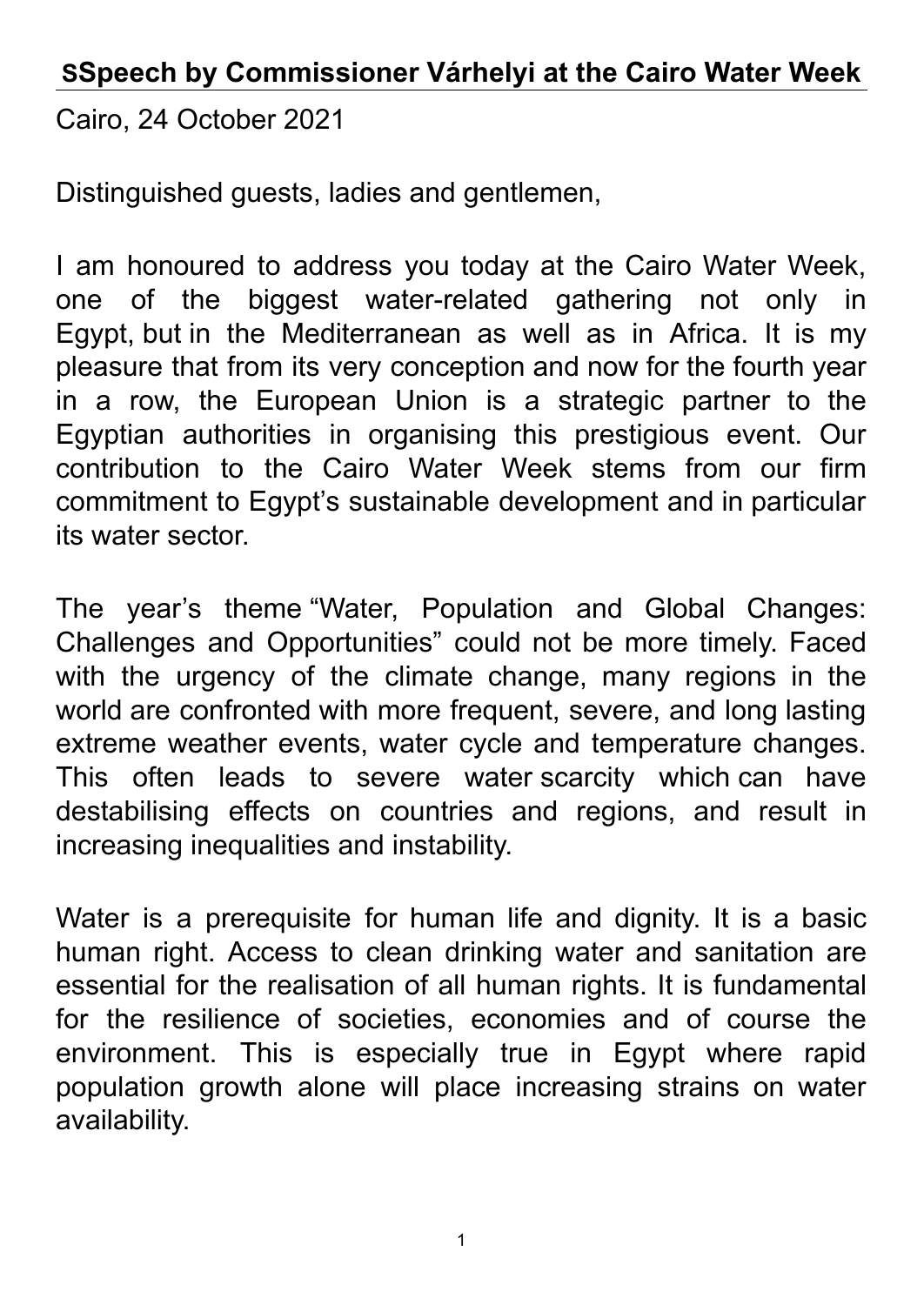Water is a sector in which the European Union has been the most active for well over a decade. We have provided support to help improve the quality of life for Egyptian people, by expanding water and wastewater coverage and enhancing the quality of water resources. We have been working jointly with the Egyptian institutions throughout the water cycle.

Our partnership covers the strategic, practical and financial perspectives.

At strategic level, we have been assisting with the planning of water management through support to the preparation of the National Water Resources Strategy for Egypt 2017-2050 as well as the National Rural Sanitation Programme.

In practical terms, we have carried out several projects helping the Egyptian population on the ground. Just to name a few: \*the rehabilitation of the *Kitchener Drain in the Delta region*, a novel project that helps the depollution of the drain, or \*multiple phases of the *National Drainage Programme and Waste Water Treatment Programmes in Kafr El Sheikh, Alexandria and Lake Qarun*. This has helped over 3 million people in *Gharbia, Sharkia, Damietta, and Beheira* gain access to water and sanitation. And now, a new phase of the programme is increasing the coverage to the governorates of *Qena, Sohag, Assuit, Minya*.

Since 2007, the European Union provided to Egypt in response to water challenges more than €550 million in grants, leveraging funds of nearly €3 billion in the sector. Our existing programmes funded together with European Financing Institutions extend to over 16 Egyptian Governorates, provide nearly 20,000 permanent jobs and 600,000 short term job opportunities, mainly in rural areas. They will help to improve the quality of life for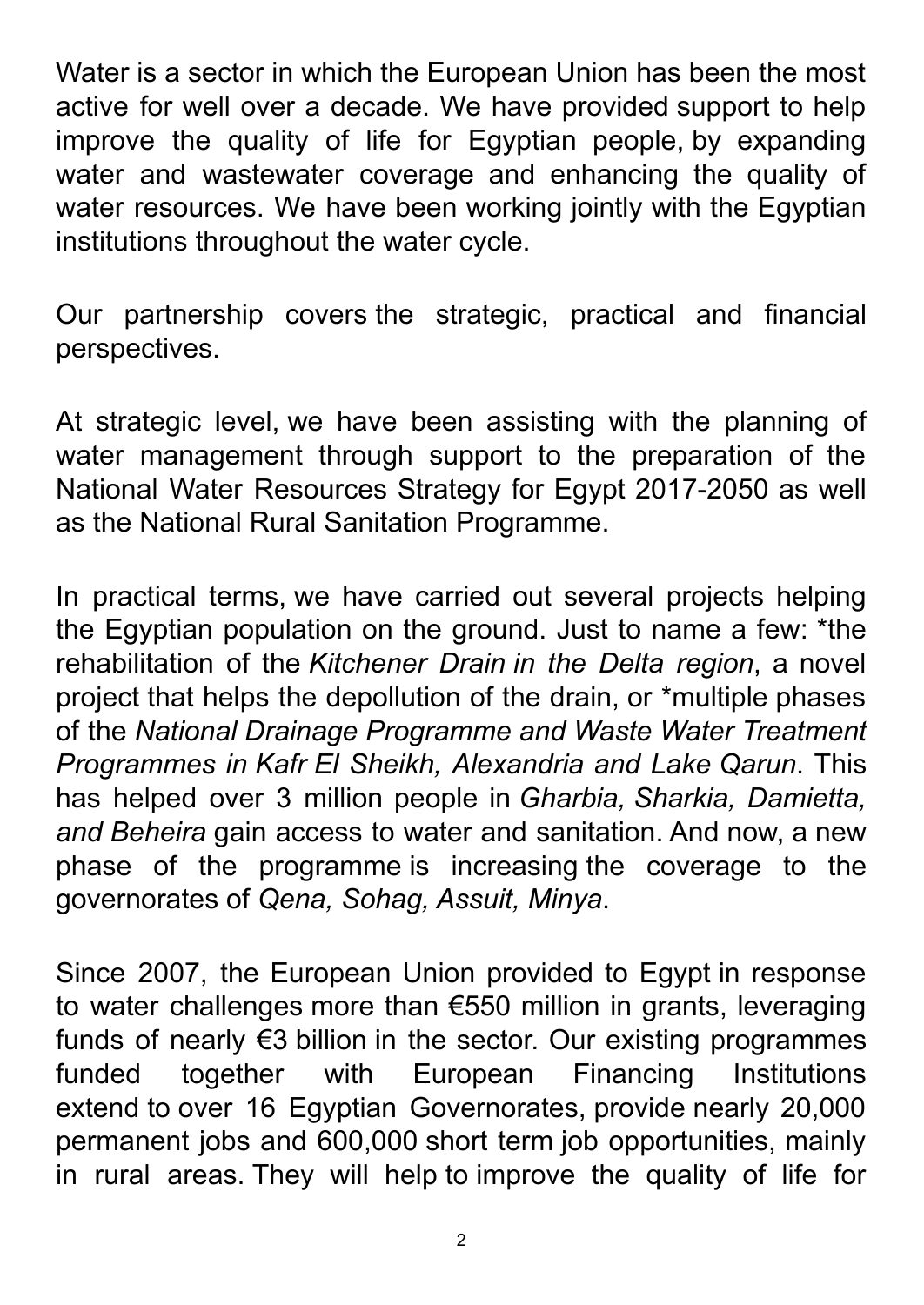nearly 18.5 million people in Egypt by 2024, almost 20% of the population of the country.

But there is more to come. This spring, the European Union offered a New Agenda for the Mediterranean. This Agenda is based on the conviction that by working together and in a spirit of partnership, common challenges can be turned into opportunities, in the mutual interest of the EU and its Southern neighbours, and in particular of Egypt.

The new Agenda includes a dedicated Economic and Investment Plan to stimulate a long-term socio-economic development and recovery in the Southern Neighbourhood. From the EU budget, we aim to allocate up to €7 billion for the roll-out of this Investment Plan during the coming 7 years. This is expected to mobilise up to €30 billion in private and public investment in the region during the next decade. For Egypt, the EU contribution could represent up to €1 billion between now and 2027, mobilising nearly €9 billion of additional investments in the country.

Water is among the top priorities in this Plan. I am glad to announce that the European Union is joining efforts with Member States, the EIB and the EBRD to prepare a large intervention on "Integrated Water and Food Security". With this investment, we will support Egypt's efforts to combat climate change, protect the environment and ensure sustainable food systems.

Our objective is to develop secure and resilient water management and a sustainable circular society, the so-called *Water-Smart Society*. We are convinced that this will contribute to the transformation of Egypt towards a modern, resource-efficient and competitive economy. It will also spur significant economic benefits. Andit will help Egypt's flagship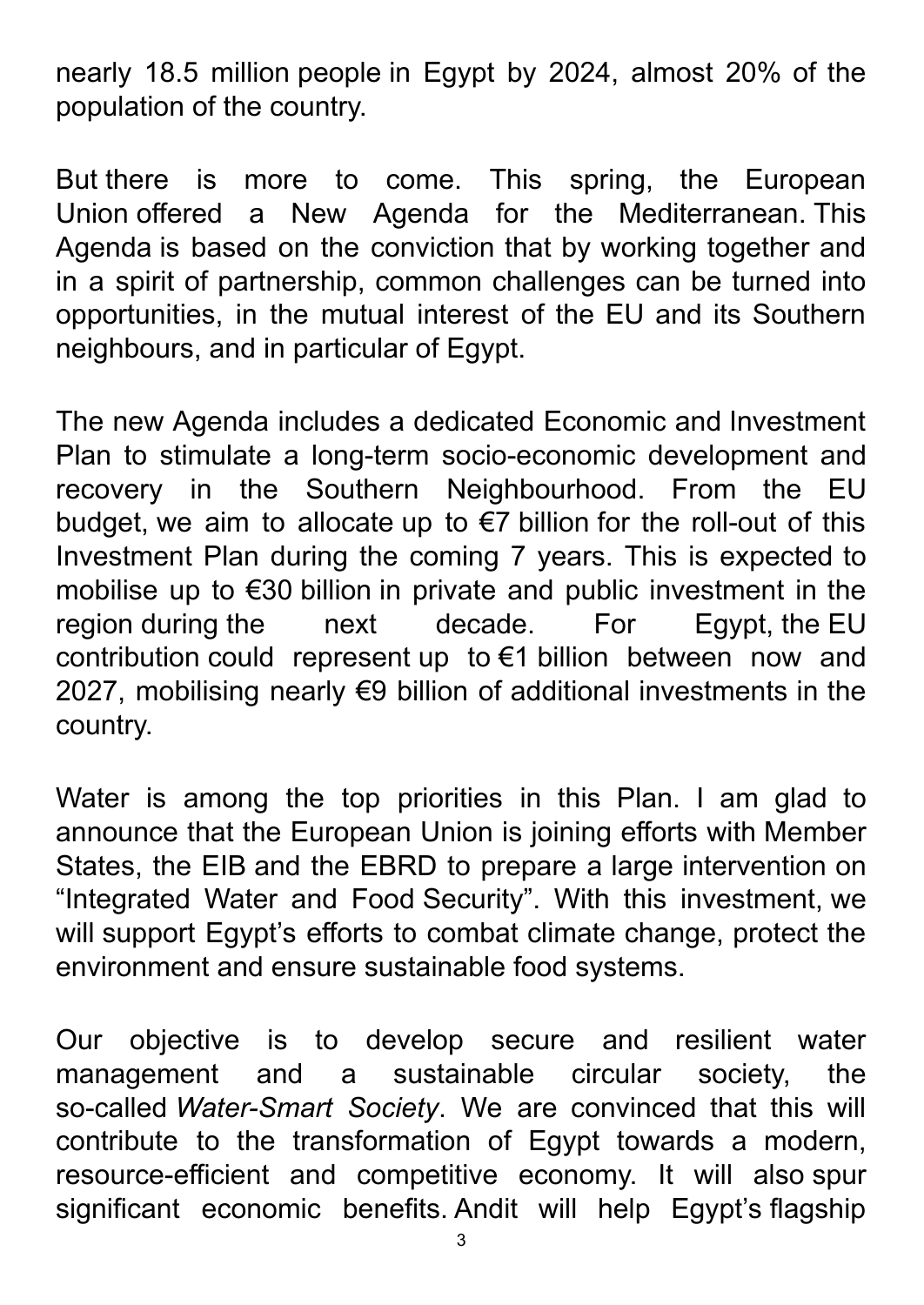initiative on rural development under the umbrella of *Hayat Karima*that is designed to transform the lives and livelihoods of communities in the most unprivileged villages of Upper-Egypt.

We are looking forward to working with our Egyptian partners to support this initiative. In the same vein, we remain committed to engage with you on the green and digital transformation.

Ladies and Gentlemen,

We acknowledge that in much of the Middle East and North Africa, the combination of recurrent droughts cycles, physical water scarcity and poor water quality, and weak institutional performance contribute to a growing water crisis. Population growth only adds to this situation.

We know that we need to urgently address these challenges. You can count on the continued support and firm commitment of the European Union to safeguard the value of this precious natural resource.

Thank you very much for your attention!

، الضيوف الكرام السيدات والسادة

يشرفني أن أخاطبكم اليوم في أسبوع القاهرة للمياه ، وهو أحد أكبر التجمعات المتعلقة بالمياه ليس فقط في مصر ، ولكن في البحر الأبيض المتوسط وكذلك في إفريقيا. إنه لمن دواعي سروري أن الاتحاد الأوروبي ، منذ نشأته والآن وللسنة الرابعة على التوالي ، شريك استراتيجي للسلطات المصرية في تنظيم هذا الحدث المرموق. تنبع مساهمتنا في أسبوع القاهرة للمياه من التزامنا الراسخ بالتنمية المستدامة في مصر وخاصة قطاع المياه.

لا يمكن أن يكون موضوع هذا العام من أسبوع القاهرة للمياه في الوقت المناسب ("المياه والسكان والتغيرات العالمية: التحديات والفرص"). في مواجهة إلحاح تغير المناخ ، تواجه العديد من المناطق في العالم ظواهر مناخية متطرفة أكثر تواترًا وشدة وطويلة الأمد ، ودورة مائية وتغيرات في درجات الحرارة. وغالًبا ما يؤدي ذلك إلى ندرة شديدة في المياه يمكن أن يكون لها آثار مزعزعة لالستقرار في البلدان والمناطق ، وتؤدي إلى زيادة عدم المساواة وعدم االستقرار.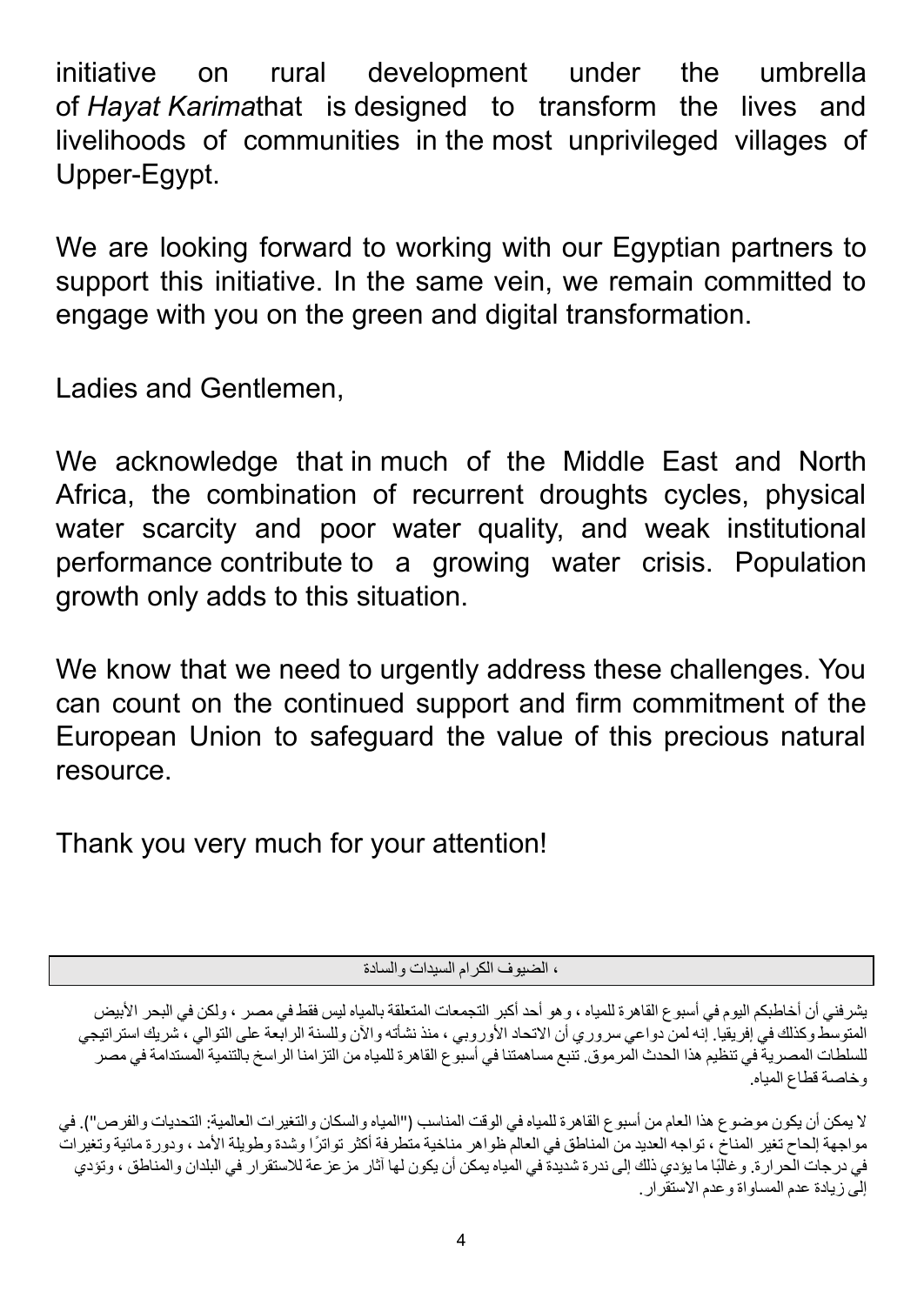المياه شرط أساسي لبقاء اإلنسان وكرامته. إنه حق أساسي من حقوق اإلنسان. الحصول على مياه الشرب النظيفة والصرف الصحي ضروري إلعمال جميع حقوق اإلنسان. إنه أساسي لمرونة المجتمعات واالقتصادات وبالطبع البيئة. هذا صحيح بشكل خاص في مصر حيث النمو السكاني السريع وحده سيضع ضغ ًوطا متزايدة على توافر المياه.

الضيوف الكرام ، السيدات والسادة ،

المياه هو القطاع الذي كان الاتحاد الأوروبي فيه الأكثر نشاطا لأكثر من عقد من الزمان. لقد قدمنا الدعم للمساعدة في تحسين نوعية الحياة للشعب المصري ، من خالل توسيع تغطية المياه والصرف الصحي وتحسين جودة الموارد المائية. لقد عملنا باالشتراك مع المؤسسات المصرية طوال دورة المياه.

تغطي شراكتنا وجهات النظر االستراتيجية والعملية والمالية.

على المستوى االستراتيجي ، نحن نساعد في تخطيط إدارة المياه من خالل دعم إعداد االستراتيجية الوطنية للموارد المائية لمصر 2050-2017 وكذلك البرنامج الوطني للصرف الصحي الريفي.

من الناحية العملية ، قمنا بتنفيذ العديد من المشاريع لمساعدة الشعب المصري على الأرض. على سبيل المثال لا الحصر : \* إعادة تأهيل مصرف كيتشنر في منطقة الدلتا ، وهو مشروع جديد يساعد على إزالة التلوث من الصرف ، أو \* مراحل متعددة من البرنامج القومي للصرف الصحي وبرامج معالجة مياه الصرف الصحي في كفر الشيخ واإلسكندرية و بحيرة قارون. وقد ساعد ذلك أكثر من 3 ماليين شخص في الغربية والشرقية ودمياط والبحيرة في الحصول على المياه والصرف الصحي. واآلن مرحلة جديدة من البرنامج وهي زيادة التغطية لمحافظات قنا وسوهاج وأسيوط والمنيا.

منذ عام 2007 ، قدم الاتحاد الأوروبي لمصر ما يزيد عن 550 مليون يورو في شكل منح استجابة لتحديات المياه ، مما أدى إلى زيادة تمويل هذا القطاع بما يقرب من 3 مليارات يورو . تمتد برامجنا الحالية الممولة مع مؤسسات التمويل الأوروبية إلى أكثر من 16 محافظة مصرية ، وتوفر ما يقرب من 20000 وظيفة دائمة و 600000 فرصة عمل قصيرة الأجل ، خاصة في المناطق الريفية مما يساعد على تحسين نوعية الحياة لما يقرب من 18.5 مليون شخص في مصر بحلول عام 2024.

ولكن هناك المزيد في المستقبل. في ربيع هذا العام ، قدم الاتحاد الأوروبي أجندة جديدة للبحر الأبيض المتوسط التي تستند علي الاقتناع بأنه من خلال العمل معًا وبروح الشراكة يمكن تحويل التحديات المشتركة إلى فرص ، من أجل المصلحة المشتركة للاتحاد الأوروبي وجيرانه في الجنوب وخاصة مصر.

تتضمن الأجندة الجديدة خطة اقتصادية واستثمارية مخصصة لتحفيز التنمية الاجتماعية والاقتصادية على المدى الطويل والانتعاش في الجوار الجنوبي. نهدف إلى تخصيص ما يصل إلى 7 مليار يورو لبدء تنفيذ خطة االستثمار خالل السنوات السبع القادمة. ومن المتوقع أن يؤدي هذا إلى تعبئة ما يصل إلى 30 مليار يورو في الاستثمارات الخاصة والعامة في المنطقة خلال العقد المقبل. بالنسبة لمصر ، يمكن أن تمثل مساهمة الاتحاد الأوروبي ما يصل إلى مليار يورو من الأن وحتى عام 2027 ، مما يؤدي إلى حشد ما يقرب من 9 مليارات يورو من الاستثمارات اإلضافية في البالد.

تعتبر المياه من بين الأولويات القصوى في هذه الخطة. ويسعدني أن أعلن أن الاتحاد الأوروبي ينضم إلى جهود الدول الأعضاء وبنك الاستثمار الأوروبي والبنك الأوروبي لإعادة الإعمار والتنمية لإعداد مداخلة كبيرة حول "الأمن المائي والغذائي المتكامل". من خلال هذا الاستثمار ، سندعم جهود مصر لمكافحة تغير المناخ وحماية البيئة وضمان أنظمة غذائية مستدامة.

هدفنا هو تطوير إدارة آمنة ومرنة للمياه ومجتمع دائري مستدام ، ما يسمى بمجتمع المياه الذكية. نحن مقتنعون بأن هذا سيساهم في تحول مصر نحو اقتصاد تنافسي وحديث وذي كفاءة في استخدام الموارد. كما أنه سيحقق فوائد اقتصادية كبيرة. وسيساعد المبادرة المصرية الرائدة في مجال التنمية الريفية تحت مظلة حياة كريمة المصممة لتغيير حياة وسبل عيش المجتمعات في القرى الأكثر حرمانًا في صعيد مصر .

نتطلع إلى العمل مع شركائنا المصريين لدعم هذه المبادرة. وعلى نفس المنوال ، نظل ملتزمين بالتواصل معكم في التحول األخضر والرقمي.

السيدات والسادة،

نحن ندرك أنه في كثير من مناطق الشرق الأوسط وشمال إفريقيا ، تساهم دورات الجفاف المتكررة ، وندرة المياه المادية ، وضعف جودة المياه ، واألداء المؤسسي الضعيف في تفاقم أزمة المياه ويضيف النمو السكاني إلى هذه الحالة.